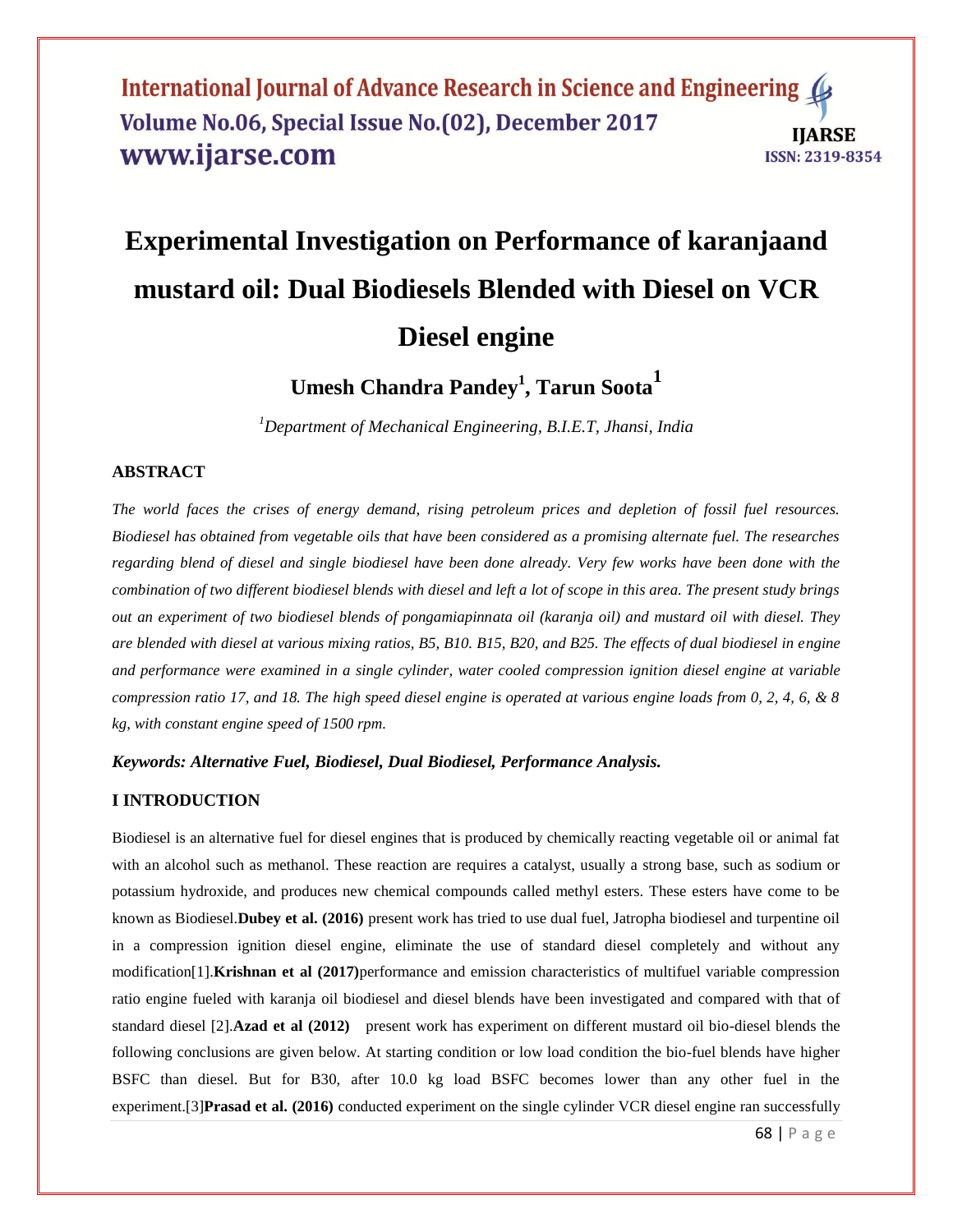during tests on dual biodiesels blends of pongamia oil, cotton seed oil. The blends of diesel and the dual biodiesels of pongamia oil and cotton seed oil were characterized for their physical, chemical and thermal properties.[4]**Anbumani et al.(2010)**study on butyl ester of mustard oil at 20% blend with diesel gave best performance in terms of low smoke intensity, emission of HC and  $NO<sub>x</sub>$ , Cetane number, total fuel consumption, specific energy consumption, specific fuel consumption, brake thermal efficiency, and cylindrical peak pressure were almost equal when engine was run on pure diesel [5].

## **II MATERIAL AND METHODOLOGY**

The two biodiesels (karanja oil and Mustard oil) are prepared by the transesterification process. The dual biodiesel blends were prepared in different proportions as: Blend A-Diesel 95%, KME 2.5% and MEE 2.5% by volume basis; Blend B- Diesel 90%, KME 5% and MEE 5% by volume basis; Blend C-Diesel 85%, KME 7.5% and MEE 7.5% by volume basis; Blend D-Diesel 80%, KME 10% and MEE 10% by volume basis; Blend E-Diesel 75%, KME 12.5% and MEE 12.5% by volume basis.

The various properties like kinematic viscosity, density, calorific value of two biodiesel mixed blends were determined by using IS 1448P methods and compared with diesel properties. The effects of dual biodiesel in engine was examined in a single cylinder, water cooled compression ignition diesel engine at variable compression ratio 17, and 18. The high speed diesel engine is operated at various engine loads from 0, 2, 4, 6, and 8 kg, with constant engine speed of 1500 rpm.Fuel consumption and exhaust gas temperatures were also measured.

#### **III RESULTS AND DISCUSSION**

The various properties of the dual biodiesel blends karanja and mustard oil are found and compared with the standard diesel fuel. The performance of the engine was evaluated using several parameters such as brake thermal efficiency (BTE), BSFC and EGT.

**3.1 Calorific value :**The digital bomb calorimeter has used to find out the calorific value of fuels. IS 1448P-6 procedure has followed to analyze the calorific value of different test fuels. TheCalorific value is decreasing with increase in the percentage of blend of dual biodiesel (karanja and mustard oil). Diesel is higher calorific value than dual biodiesel blends

**3.2 Specific gravity of the fuel:** One of the important parameters, measurement was performed via a hydrometer.. Measurement temperature was stated as  $15^{\circ}C$  in the related standard. At this temperature, density of the biodiesel should be around 800-900 kg/m<sup>3</sup> according to IS 1448P-32. Experimental method is performed according to IS 1448P-32. The blends A, blends B and t specific gravity of the fuels are 0.833 and 0.837 and pure diesel are 0.829. the density is increases with increase the percentage of dual biodiesel blends in Diesel, The maximum density is pure dual biodiesel.and Minimum density for the pure diesel.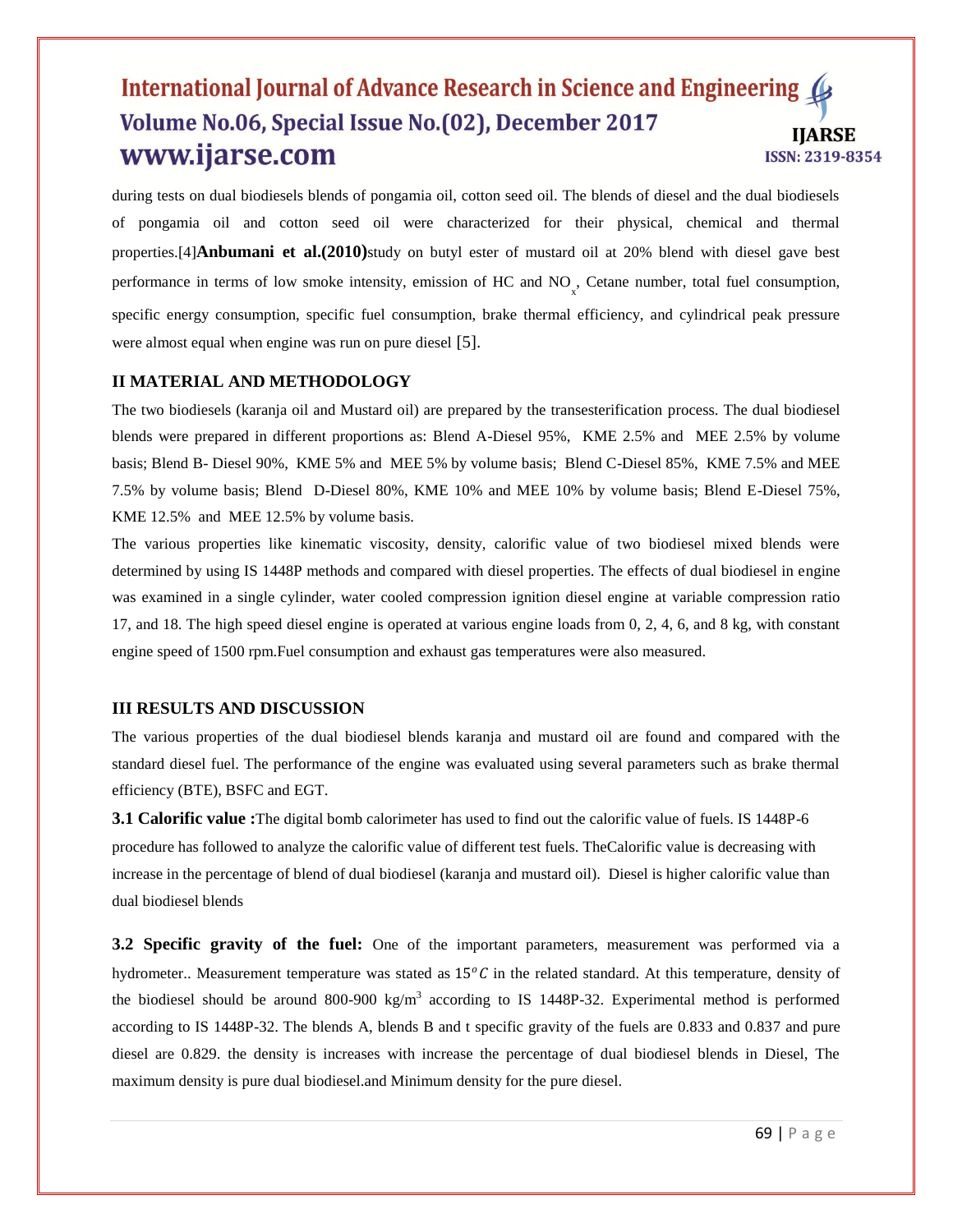**3.3 Kinematics Viscosit:** Calibrated Redwood viscometer has used for determining the kinematic viscosity. IS 1448P-25 procedure was followed to. Analyze the viscosity of fuels. The kinematics viscosity is increases with increase the percentage of dual biodiesel blends in diesel, the maximum viscosity is pure dual biodiesel (50%karanja and 50% mustard oil) and minimum kinematics viscosity for the pure diesel. The blends A, blends B, blends C kinematic viscosity are 3.46, 3.53 and 3.67 and diesel fuels kinematics viscosity 3.15

#### **IV PERFORMANCE PARAMETERS**

**4.1 Brake thermal efficiency:** Brake thermal efficiency (BTE) of the engine indicates the fraction of fuel energy converted to useful power output. BTE is typically used for evaluating the performance of an engine. Brake thermal efficiency with load. The dual fuel blends have lower BTE at no load to full load conditions than standard diesel fuel. BTE improved is due to the reduction in friction losses and increases in brake power with the increase in load. The lower volatility and higher viscosity of dual biodiesel resulted in the poor fragmentation and combustion characteristics. But oxygen molecules present in the dual fuel blends slightly improves the combustion characteristics. Therefore, BTE was found to be lower for all dual fuel blend compared to conventional diesel fuel.



Fig.4.1. BTE Vs Load at CR 17

The compression ratio are increases temperature inside the cylinder increases then the viscosity of dual biodiesel has reduced its give the good vaporizations of dual biodiesel fuel, leads to better combustion of the fuel, increases brake thermal efficiency.AT a full load BTE of blends blends A, blends B, blends C, blends D, and blends E, are 31.96%, 31.76%, 31.63%, 31.41%, 30.96% which is lower than the diesel fuel BTE 32.65% at the CR 18**.**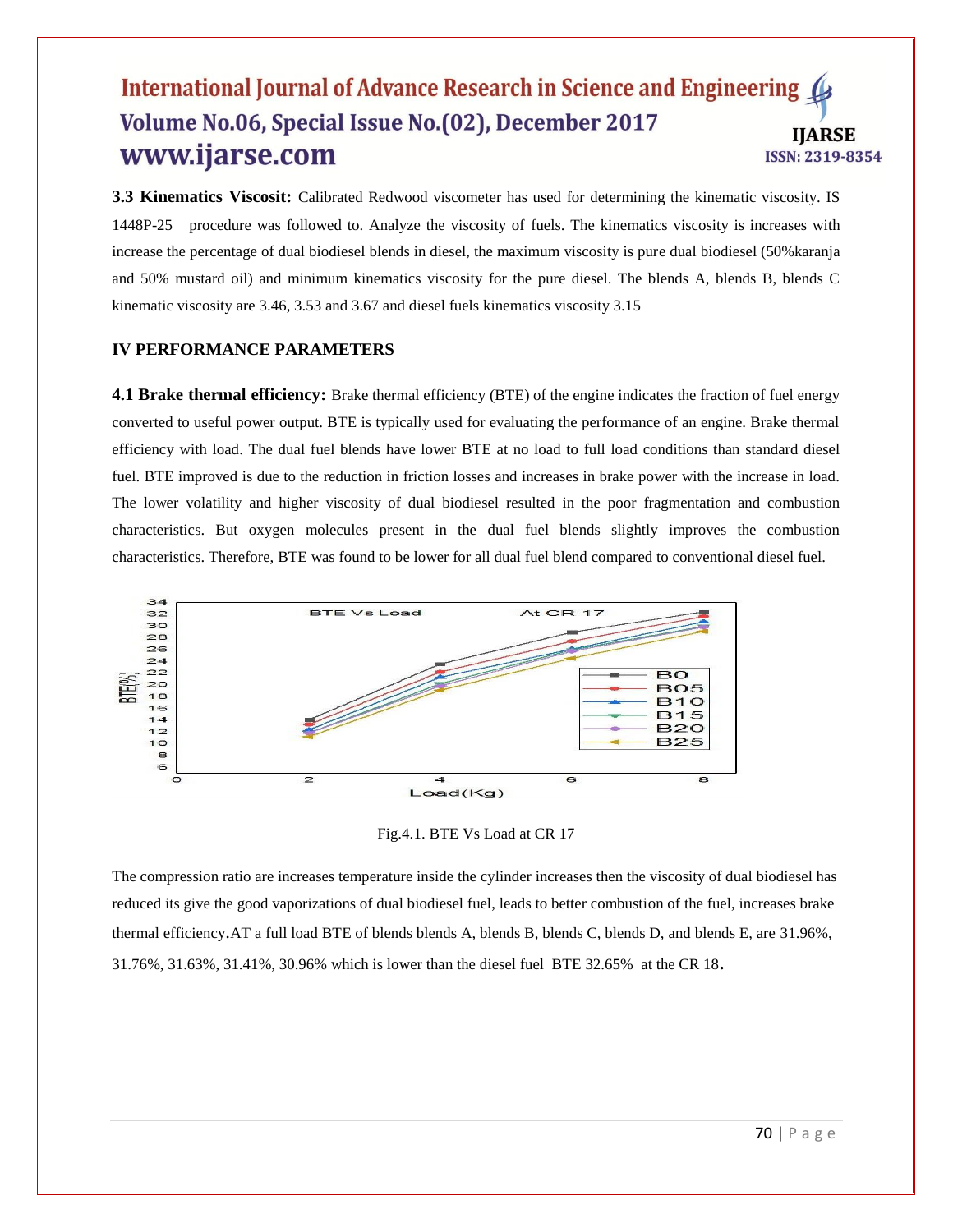

Fig.4.2 BTE Vs Load at CR 18

**4.2 Brake specific fuel consumption**: In this case the load increases brake specific fuel consumption (BSFC) reduces. But higher specific fuel consumption for dual biodiesel, because due lower calorific value of blends. At low load condition the brake specific fuel consumption is higher for the dual biodiesel fuels but the load start increasing an adverse effect is seen. The reason is that at the higher load Temperature inside the cylinder increase, due to increase of the temperature viscosity of the dual fuel decreases which case proper atomization of the fuel. At higher load, break power of the engine increase &hence at higher load BSFC decreases.



**Fig.4.3. Variation of BSFC Vs Load at CR 17**

AT a full load BSFC of blends blends A, blends B, blends C, blends D, and blends E, are 0.28, 0.27, 0.3, .32, .36 which is higher than the diesel fuel BSFC 0.28 at the CR 18. The compression ratio (CR) increases from 16 to 18, decreased of BSFC observed because of the increase the CR the engine produce comparatively higher break power than the low compression ratio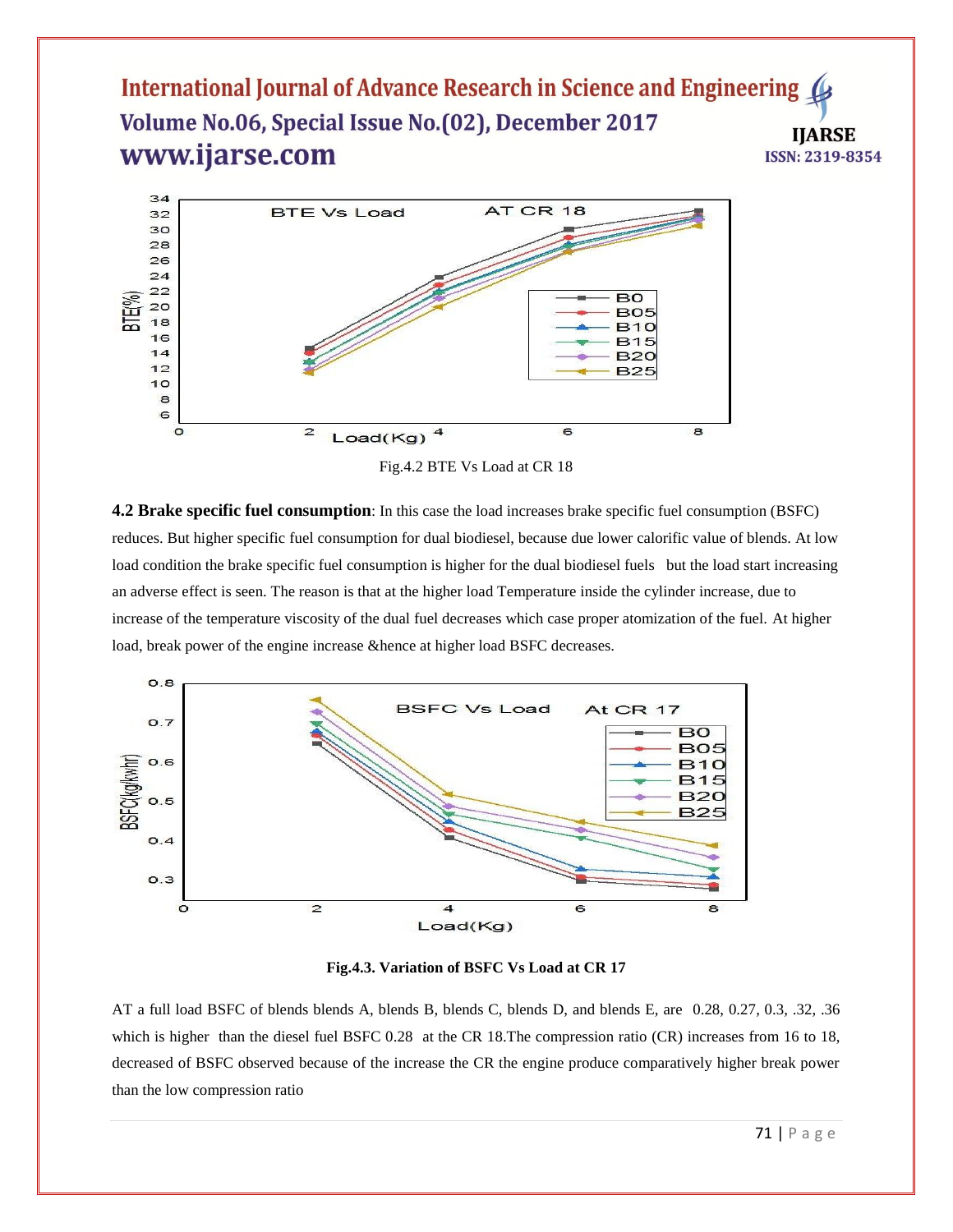

**Fig.4.4. Variation of BSFC Vs Load at CR 18**

**4.3 Exhaust gas temperature**: The exhaust gas temperature(EGT) is indicative of the quality of combustion in combustion chamber. The EGT increases with the increase in the load. This is Because of more amount of fuel is required by engine for produce the extra power. Thisis also needed to take the additional loading, at the same time; all blends are having less exhaust temperature than the diesel values for any brake power. Due to its lower calorific value and the improved oxygen content provided by the dual biodiesel which increases better combustion.



**Fig.4.5. Variation of EGT with Load at CR 17**

As Increases the compression ratio the combustion become better inside the cylinder. it is leading to it is increase the pressure which further increase the temperature inside the cylinder the rate of combustion increases and the temperature of gas coming out after expansion then EGT Increases. At a full load EGT of blends blends A, blends B,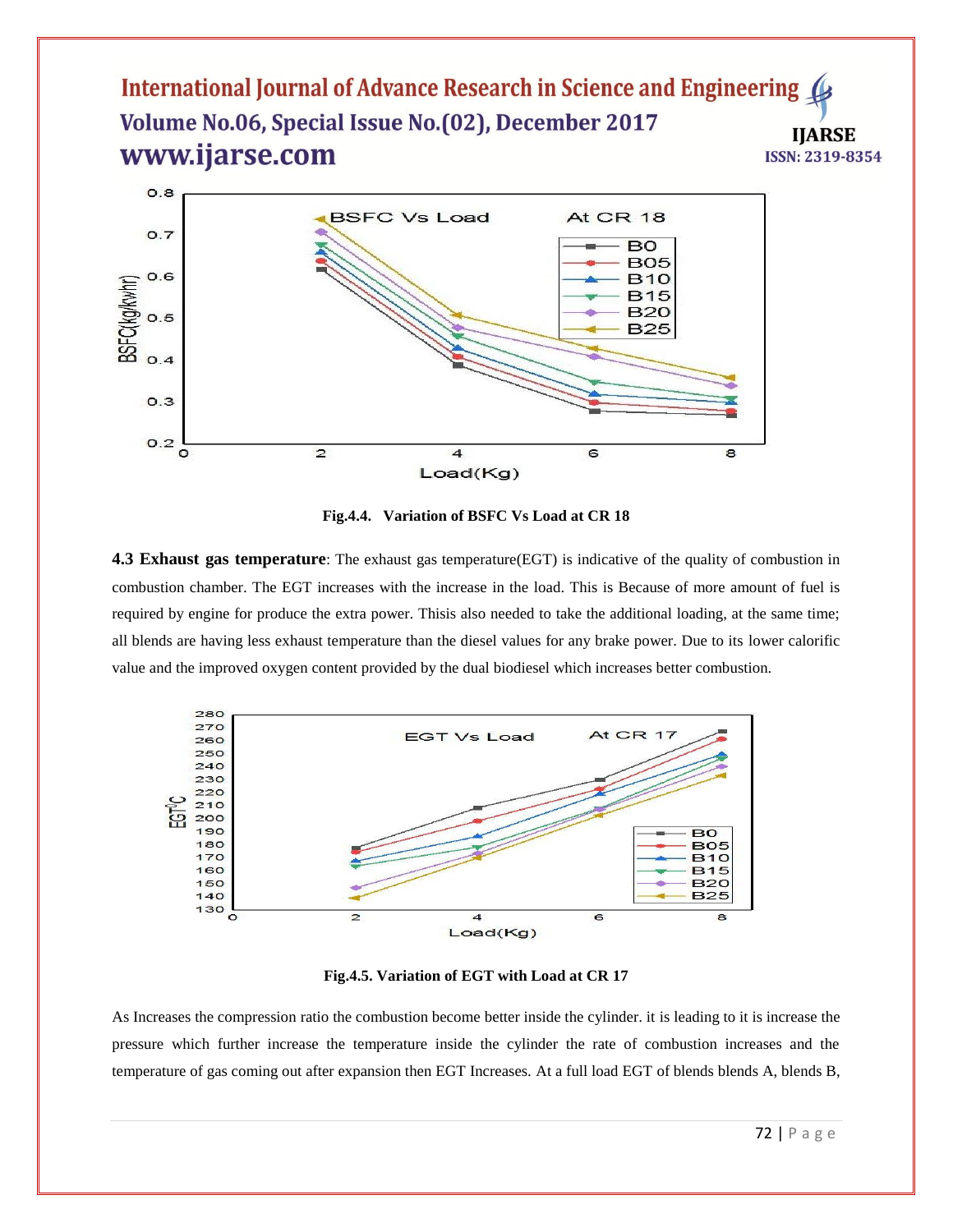blends C, blends D, and blends E, are 267.63, 260.45, 249.34, 245.38, 243.23which is lower than the diesel fue, EGT 272 at the CR 18.



**Fig.4.6. Variation of EGT with Load at CR 18**

## **V CONCLUSION**

- Brake thermal efficiency of dual biodiesel karanja and mustard oil and its blends decreases with increases in percentage of dual biodiesel blends because of decreasing the calorific value as well as increasing the viscosity and density. BTE for all blends is lower than diesel.
- BSFC are found to be higher for increasing dual biodiesel blends as compared to diesel fuel because of lower calorific value.
- Exhaust gas temperature (EGT) are found to be decreasing with increasing dual biodiesel blends because of the decrease in calorific value.

## **REFERENCES**

**[1]**Dubypankaj, Rajesh Gupta., Effect of dual biofuel (Jatropha and turpentine oil) on a single Cylinder naturally aspirated diesel engine without EGR.applied thermal engineering, *16., 2016,.359-4311*

**[2]** Krishnan Sivarama K. Investigation on performance and emission characteristic of variable compression multifuelled with karanja biodiesel- diesel blends. egyption Journal of petroleum.

**[3]** Azad A.K, Uddin S.M Ameen and M.M. Alam.Mustard oil an alternative fuel, an Experimental Investigation of Biodiesel Properties with and without Trans-Esterification Reaction.Procedia Engineerg.1,2012, 075-084.

**[4]** Prasad S B Vejendla and V.NageswaraRao.Experiment Investigation on performance of duel biodiesel blended with diesel on VCR diesel engine. International journal of current engineering and technology, .6, 2016, 2347-5161.